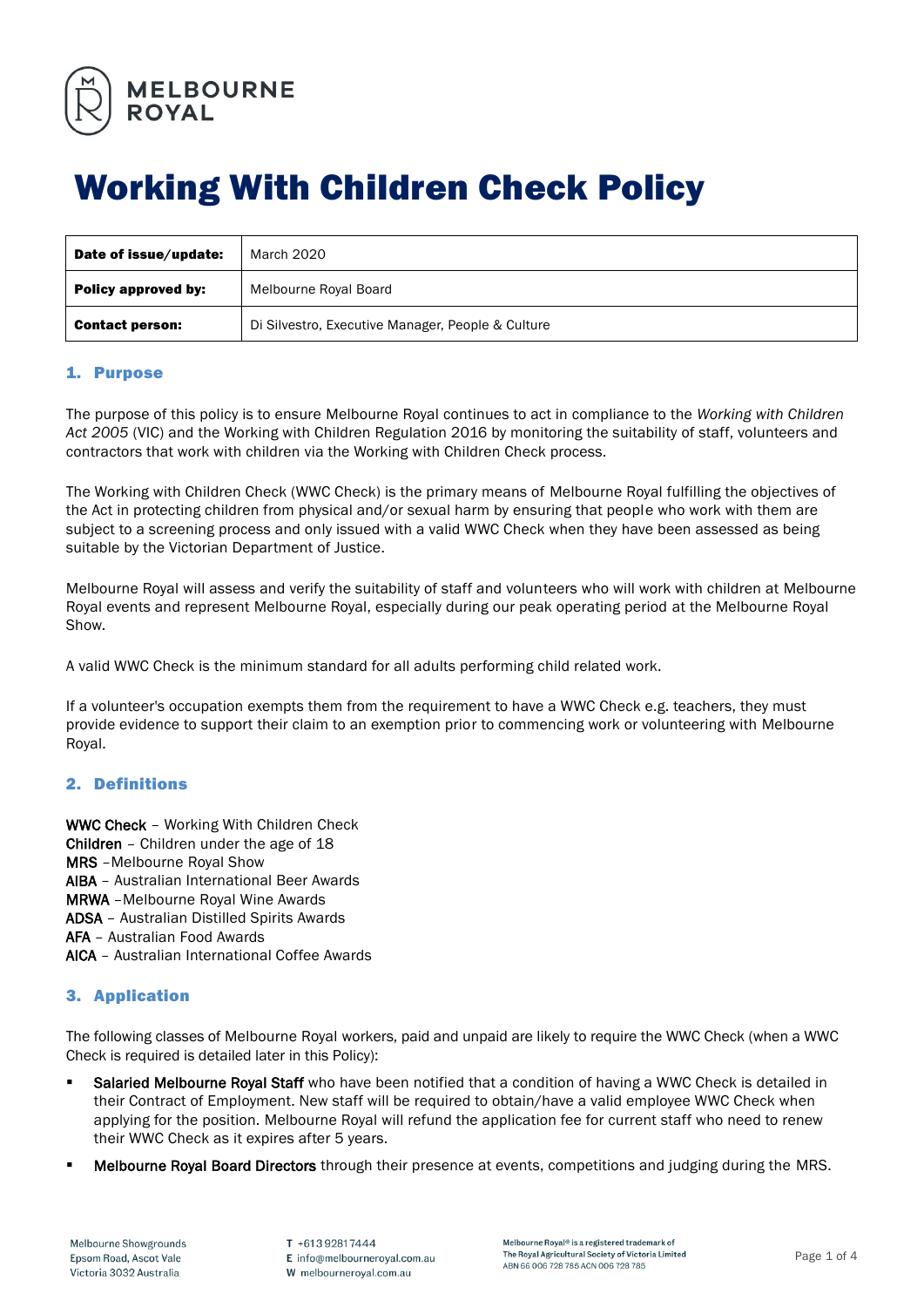

- **Committee Members, Judges and Stewards** who are representing Melbourne Royal during the MRS.
- Event Volunteers through the Volunteers Program who will be present during the MRS. Exceptions are event volunteers who assist with AIBA, MRWA, ADSA, AICA and AFA.

Indicative Roles - Where the following Contractors require a WWC Check:

- Carnival and Game Operations including all carnival areas
- **Interactive Exhibitors** where there is direct contact with children (e.g. face painting)
- Stage and Event Crew
- Photographers and videographers
- Other event contractors who may be working on-site during the Melbourne Royal Show or other events where children are present

Indicative Roles - Where Contractors will likely not require a WWC Check:

- **Stallholders** where an exhibitor is manning a site for the purposes of selling goods with no direct contact with children (see the explanation in this policy regarding the meaning of "direct contact").
- **EXECONTRECTORS** where no work is performed during the MRS or other events where children are not present.

The above lists of indicative roles are only indicative and should not be taken as legal or other advice that you do or do not require a WWC Check. Instead you should consider whether your position/role/engagement requires "child related work" as set out below.

# 4. Policy

Melbourne Royal is an organisation that offers both entertainment and education activities to children and as a result that will involve employees, contractors and volunteers having regular direct contact with children (those who are under 18 years of age).

## Who needs a WWC Check?

Anyone who is engaged in voluntary work, practical training and/or paid employment for Melbourne Royal may be required to have a WWC Check, if they are working in "child-related work".

"Child related work" involves an individual having *direct contact* with children in the course of their work for Melbourne Royal, rather than merely incidental, rare or intermittent contact with children.

Direct contact means any contact between a person and a child that involves —

- a) physical contact; or
- b) face to face oral communication; or
- c) physically being within eyeshot;

where the above contact is not directly supervised by another person.

So if the work you are required to perform for Melbourne Royal, involves:

- direct contact with children and you are not supervised when that contact occurs; and
- the direct contact you have with children (as described above under 'Direct Contact') is not intermittent or merely incidental to your work,
- then under the Act, you do need a WWC Check.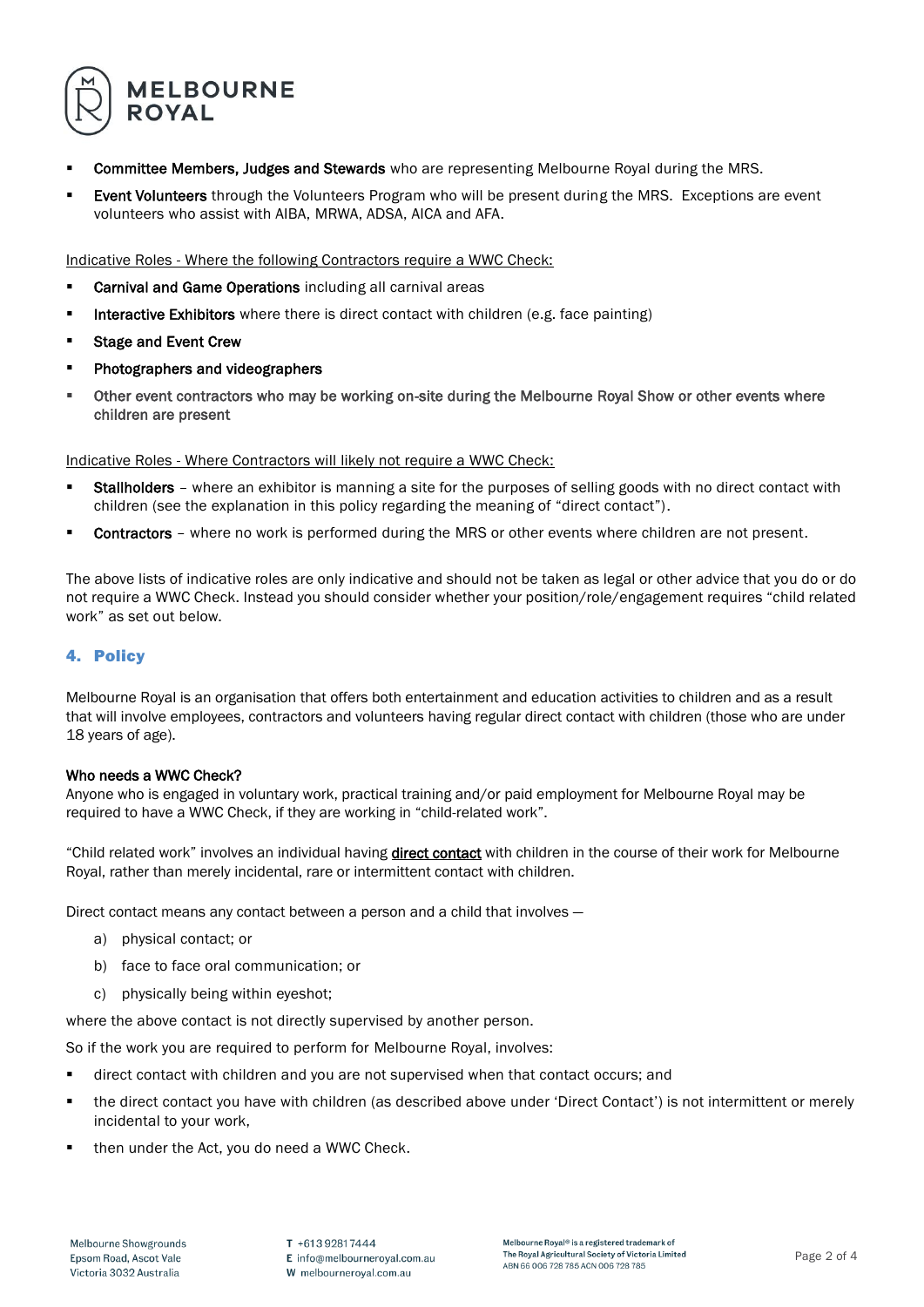

Melbourne Royal will notify you if it considers you are required to have a valid WWC Check prior to commencement and request this from you. However, it is important that you are also aware of the requirement to have one in the above circumstances and obtain one even if Melbourne Royal does not expressly require you to obtain one. If your circumstances change during your employment e.g. transfer/the work changes over time, you may during your employment or engagement with Melbourne Royal be required to have a valid WWC Check.

All staff and volunteers that work at events where there are children present, are required to list Melbourne Royal as an employer with WWC Check and provide valid Working with Children Card information, or proof of eligibility for exemption, to Melbourne Royal prior to the confirmation of any work shifts in which they will perform child-related work.

Staff and volunteer WWC Check information will be stored in secure CRM and HRIS and reviewed for validity prior to any performance of child-related work.

# 5. Process

## **Employees**

- 1. Employees must provide evidence of an employee WWC Check or proof of their application for a WWC Check to People & Culture prior or soon after their commencement at Melbourne Royal.
- 2. People & Culture will maintain records of WWC Checks and complete periodic checks to ensure that WWC Checks are current and valid and have remained so for those individuals employed or engaged by Melbourne Royal who are required to have them.

#### Melbourne Royal Board Directors

- 1. Directors must provide evidence of an employee WWC Check or proof of their application for a WWC Check to People & Culture as part of their role as a Director at Melbourne Royal.
- 2. People & Culture will maintain records of WWC Checks and complete periodic checks to ensure that WWC Checks are current and valid and have remained so whilst engaged as a Director.

#### Competition Volunteers (Stewards, Judges, etc) – registration managed via CRM

- 1. Competition Coordinators to ensure all relevant roles that require a volunteer WWC Check is detailed in the CRM process and that international judges have pre-filled exemption assigned to their contact record prior to sending them a CRM registration link.
- 2. Competition Coordinators invites volunteer to accept role via CRM registration.
- 3. Volunteer registers via CRM process which requires valid WWC information, or for volunteer to select that they are exempt and to email proof of exemption (e.g. home state WWC or VIT card) to volunteers@melbourneroyal.com.au. Volunteer Program Manager to manually update CRM records upon receipt of exemption proof.
- 4. Volunteer Program Manager to email a list of non-compliance to Competitions Manager to follow up.
- 5. Competitions Manager / Competition Coordinators to continue with defined integrity check process to ensure all necessary WWC Checks are received prior to competition.

#### Show Volunteers - registration managed via CRM (all vocational, corporate, community volunteers)

- 1. Volunteer registers via CRM process which requires valid WWC information, or for volunteer to select that they are exempt and to email proof of exemption (e.g. home state WWC or VIT card) to volunteers@melbourneroyal.com.au. Volunteer Program Manager to manually update CRM records upon receipt of exemption proof.
- 2. Volunteers Program Manager to continue with defined integrity check process to ensure all necessary WWC Checks are received prior to competition.

#### **Contractors**

- 1. All contractors will receive a contract detailing the requirement of a WWC Check if necessary for their role.
- 2. Proof of WWC Check should be uploaded via Docusign at the time of signing their contract.

T +61392817444 E info@melbourneroyal.com.au W melbourneroyal.com.au